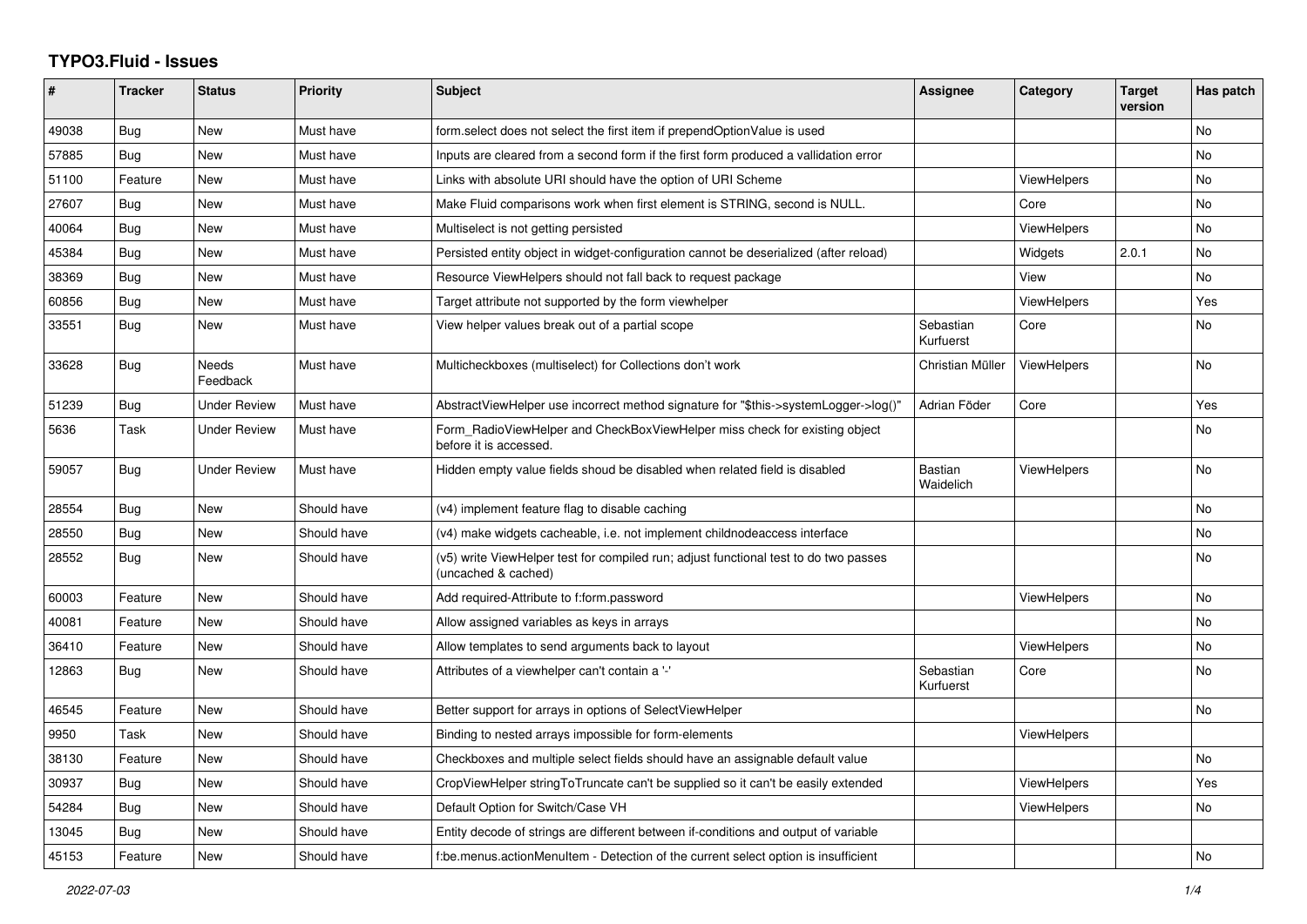| #     | <b>Tracker</b> | <b>Status</b> | <b>Priority</b> | Subject                                                                                                | <b>Assignee</b>       | Category    | <b>Target</b><br>version | Has patch |
|-------|----------------|---------------|-----------------|--------------------------------------------------------------------------------------------------------|-----------------------|-------------|--------------------------|-----------|
| 49600 | Bug            | New           | Should have     | f:form tag shown as a HTML on frontend                                                                 |                       | ViewHelpers |                          | <b>No</b> |
| 58921 | Bug            | New           | Should have     | f:form.* VHs crash if NOT inside f:form but followed by f:form                                         |                       |             |                          | No        |
| 31955 | Feature        | New           | Should have     | f:uri.widget                                                                                           |                       | Widgets     |                          | No        |
| 37619 | Bug            | New           | Should have     | Fatal Error when using variable in name attribute of Section ViewHelper                                |                       | ViewHelpers |                          | No        |
| 8648  | Bug            | New           | Should have     | format.crop ViewHelper should support all features of the crop stdWrap function                        |                       | ViewHelpers |                          | No        |
| 58983 | Bug            | New           | Should have     | format.date does not respect linebreaks and throws exception                                           |                       |             |                          | No        |
| 47669 | Task           | New           | Should have     | FormViewHelper does not define the default request method                                              |                       |             |                          | No        |
| 45394 | Task           | New           | Should have     | Forwardport Unit test for standalone view                                                              |                       | View        |                          | No        |
| 32035 | Task           | New           | Should have     | Improve fluid error messages                                                                           |                       | Core        |                          | Yes       |
| 4704  | Feature        | New           | Should have     | Improve parsing exception messages                                                                     |                       | Core        |                          |           |
| 28553 | <b>Bug</b>     | New           | Should have     | improve XHProf test setup                                                                              |                       |             |                          | <b>No</b> |
| 56237 | Task           | New           | Should have     | in-line (Condition) ViewHelpers should not evaluate on parsing                                         |                       |             |                          | No        |
| 37095 | Feature        | New           | Should have     | It should be possible to set a different template on a Fluid TemplateView inside an<br>action          | Christopher<br>Hlubek |             |                          | <b>No</b> |
| 28549 | Bug            | New           | Should have     | make widgets cacheable, i.e. not implement childnodeaccess interface                                   |                       |             |                          | No        |
| 42397 | Feature        | New           | Should have     | Missing viewhelper for general links                                                                   |                       |             |                          | No        |
| 60271 | Feature        | New           | Should have     | Paginate viewhelper, should also support arrays                                                        |                       |             |                          | No        |
| 36655 | Bug            | New           | Should have     | <b>Pagination Links</b>                                                                                |                       | Widgets     |                          | No        |
| 39936 | Feature        | <b>New</b>    | Should have     | registerTagAttribute should handle default values                                                      |                       | ViewHelpers |                          | <b>No</b> |
| 42743 | Task           | New           | Should have     | Remove inline style for hidden form fields                                                             |                       |             |                          | No        |
| 43071 | Task           | New           | Should have     | Remove TOKENS for adding fallback teplates in B                                                        |                       |             |                          | No        |
| 43072 | Task           | New           | Should have     | Remove TOKENS for adding templates fallback in Backporter                                              |                       | View        |                          | No        |
| 54195 | Task           | New           | Should have     | Rename and move FormViewHelper's errorClass value, currently 'f3-form-error'                           | Adrian Föder          | ViewHelpers |                          | No        |
| 33215 | Feature        | New           | Should have     | RFC: Dynamic values in ObjectAccess paths                                                              |                       |             |                          | <b>No</b> |
| 39990 | <b>Bug</b>     | New           | Should have     | Same form twice in one template: hidden fields for empty values are only rendered<br>once              |                       | Core        |                          | No        |
| 9514  | Feature        | <b>New</b>    | Should have     | Support explicit Array Arguments for ViewHelpers                                                       |                       |             |                          |           |
| 52591 | Bug            | New           | Should have     | The Pagination Widget broken for joined objects                                                        |                       |             |                          | No        |
| 10911 | Task           | New           | Should have     | Tx_Fluid_ViewHelpers_Form_AbstractFormViewHelper->renderHiddenIdentityField<br>should be more reliable |                       | ViewHelpers |                          | No        |
| 3481  | Bug            | New           | Should have     | Use ViewHelperVariableContainer in PostParseFacet                                                      |                       | Core        |                          | No        |
| 51277 | Feature        | New           | Should have     | ViewHelper context should be aware of actual file occurrence                                           |                       |             |                          | No        |
| 52419 | <b>Bug</b>     | New           | Should have     | Wrong PHPDocs notation for default value inline f:translate viewhelper                                 |                       |             | 2.0                      | No        |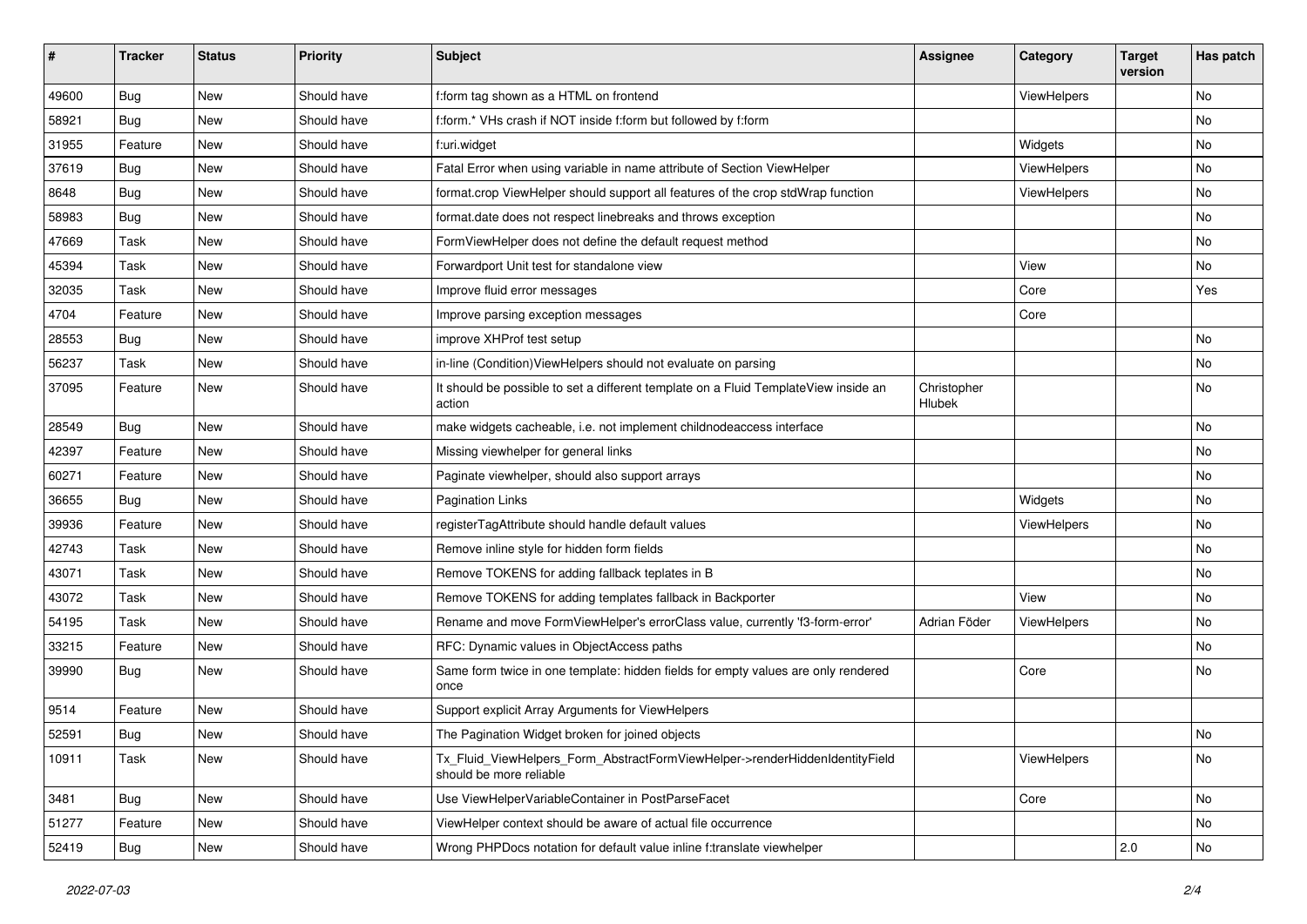| $\#$  | <b>Tracker</b> | <b>Status</b>       | <b>Priority</b> | <b>Subject</b>                                                           | <b>Assignee</b>             | Category    | <b>Target</b><br>version | Has patch |
|-------|----------------|---------------------|-----------------|--------------------------------------------------------------------------|-----------------------------|-------------|--------------------------|-----------|
| 28551 | <b>Bug</b>     | Accepted            | Should have     | (v4) backport VHTest                                                     | Sebastian<br>Kurfuerst      |             |                          | <b>No</b> |
| 5933  | Feature        | Accepted            | Should have     | Optional section rendering                                               | Sebastian<br>Kurfuerst      | ViewHelpers |                          | No        |
| 3291  | Feature        | Needs<br>Feedback   | Should have     | Cacheable viewhelpers                                                    |                             |             |                          | No        |
| 36662 | Bug            | Needs<br>Feedback   | Should have     | Checked state isn't always correct when property is collection           | Kevin Ulrich<br>Moschallski | ViewHelpers | 1.1.1                    | No        |
| 45345 | Feature        | Needs<br>Feedback   | Should have     | Easy to use comments for fluid that won't show in output                 |                             |             |                          |           |
| 46289 | Bug            | Needs<br>Feedback   | Should have     | Enable Escaping Interceptor in XML request format                        |                             | View        | 2.0.1                    | <b>No</b> |
| 58862 | <b>Bug</b>     | Needs<br>Feedback   | Should have     | FormViewHelper doesn't accept NULL as value for \$arguments              | <b>Bastian</b><br>Waidelich | ViewHelpers |                          | Yes       |
| 8491  | Task           | Needs<br>Feedback   | Should have     | link.action and uri.action differ in absolute argument                   | Karsten<br>Dambekalns       | ViewHelpers |                          | No        |
| 33394 | Feature        | Needs<br>Feedback   | Should have     | Logical expression parser for BooleanNode                                | <b>Tobias Liebig</b>        | Core        |                          | No        |
| 46091 | Task           | Needs<br>Feedback   | Should have     | Show source file name and position on exceptions during parsing          |                             |             |                          | No        |
| 46257 | Feature        | <b>Under Review</b> | Should have     | Add escape sequence support for Fluid                                    |                             | Core        |                          | No        |
| 43346 | Feature        | <b>Under Review</b> | Should have     | Allow property mapping configuration via template                        | Karsten<br>Dambekalns       | ViewHelpers | 2.1                      | No        |
| 52640 | Feature        | <b>Under Review</b> | Should have     | Create an UnlessViewHelper as opposite to the IfViewHelper               | Marc Neuhaus                |             |                          | No        |
| 52536 | Bug            | <b>Under Review</b> | Should have     | Errorclass not set if no property-attribute set                          |                             |             |                          |           |
| 55008 | Bug            | <b>Under Review</b> | Should have     | Interceptors should be used in Partials                                  | Christian Müller            |             |                          | No        |
| 40998 | Bug            | <b>Under Review</b> | Should have     | Missing parent request namespaces in form field name prefix              | Sebastian<br>Kurfuerst      | ViewHelpers | 1.1.1                    | No        |
| 53806 | Bug            | <b>Under Review</b> | Should have     | Paginate widget maximumNumberOfLinks rendering wrong number of links     | Bastian<br>Waidelich        | Widgets     |                          | No        |
| 34682 | Bug            | <b>Under Review</b> | Should have     | Radio Button missing checked on validation error                         |                             | ViewHelpers |                          | No        |
| 49756 | Feature        | <b>Under Review</b> | Should have     | Select values by array key in checkbox viewhelper                        |                             |             |                          | No        |
| 65424 | Bug            | <b>Under Review</b> | Should have     | SelectViewHelper must respect option(Value Label)Field for arrays        |                             | ViewHelpers |                          | No        |
| 44234 | <b>Bug</b>     | <b>Under Review</b> | Should have     | selectViewHelper's sorting does not respect locale collation             |                             | ViewHelpers | 2.1                      | No        |
| 47006 | Bug            | <b>Under Review</b> | Should have     | widget identifier are not unique                                         |                             |             |                          | No        |
| 50888 | Bug            | <b>Under Review</b> | Should have     | WSOD by changing name of section and if Fluid caches are generated       |                             |             |                          | No        |
| 48355 | Feature        | New                 | Could have      | Assign output of viewhelper to template variable for further processing. |                             |             |                          |           |